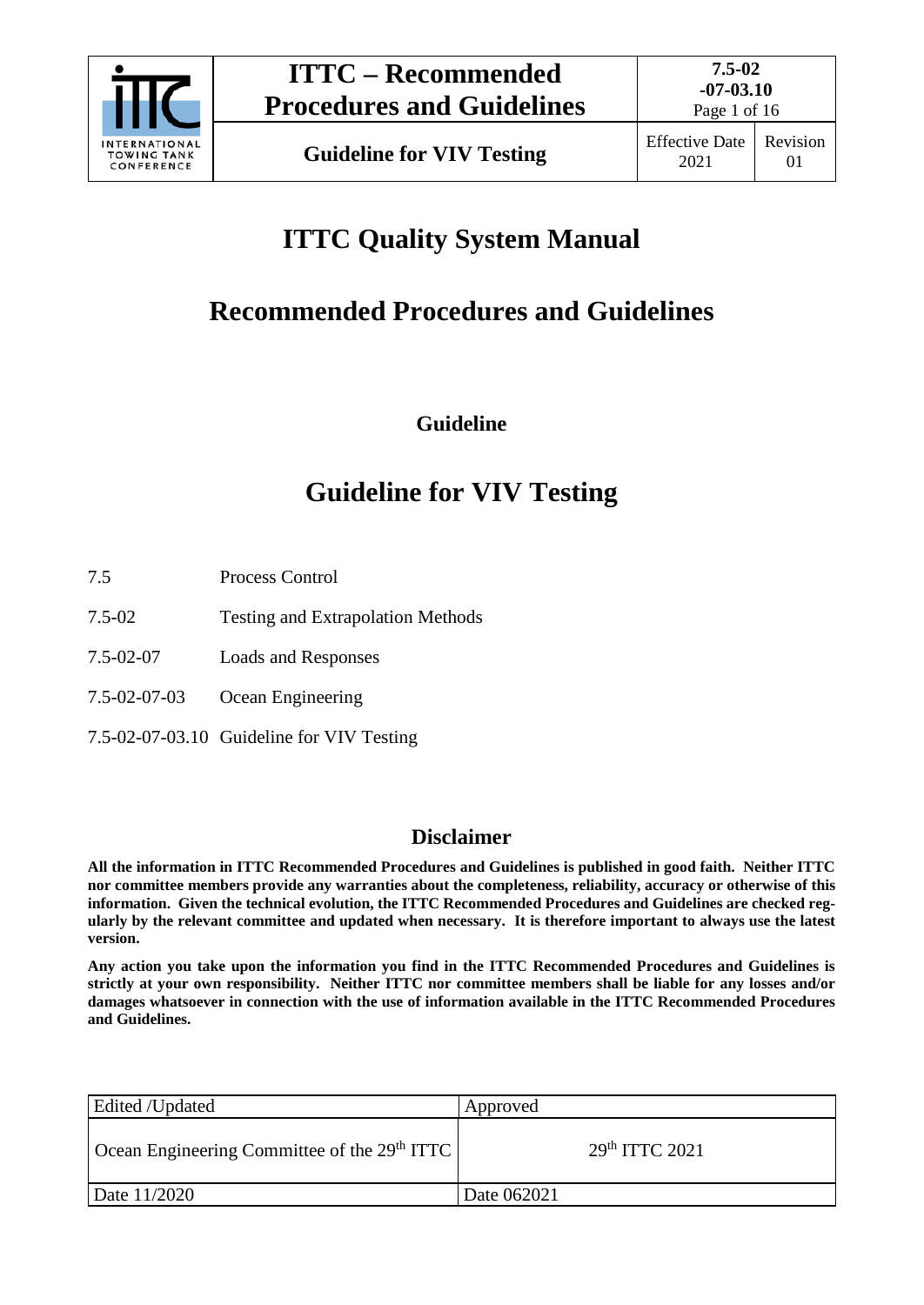

**Guideline for VIV Testing** Effective Date

## **Table of Contents**

| 1. PURPOSE OF GUIDELINE3             |  |  |
|--------------------------------------|--|--|
|                                      |  |  |
|                                      |  |  |
| 3. DEFINITIONS OF VARIABLES5         |  |  |
|                                      |  |  |
|                                      |  |  |
|                                      |  |  |
|                                      |  |  |
|                                      |  |  |
| 4.5                                  |  |  |
| 4.6 Environmental parameters9        |  |  |
| 4.7                                  |  |  |
| <b>DESCRIPTION OF THE TEST</b><br>5. |  |  |

|    | Model test objective 10<br>5.1 |                               |                                    |  |
|----|--------------------------------|-------------------------------|------------------------------------|--|
|    | 5.2                            |                               |                                    |  |
|    | 5.3                            | <b>Measurement system and</b> |                                    |  |
|    | 5.4                            |                               | <b>Test procedure and data</b>     |  |
|    |                                | 5.4.1                         |                                    |  |
|    |                                | 5.4.2                         |                                    |  |
|    |                                | 5.4.3                         | Measured quantities  12            |  |
|    |                                | 5.4.4                         | Data analysis  12                  |  |
|    |                                | 5.4.5                         | Decay and pluck tests in air  13   |  |
|    |                                | 5.4.6                         | Decay and pluck tests in water. 13 |  |
|    |                                | 5.4.7                         | Pluck test on test rig 13          |  |
| 6. |                                |                               | <b>UNCERTAINTY ANALYSIS13</b>      |  |
| 7. |                                |                               |                                    |  |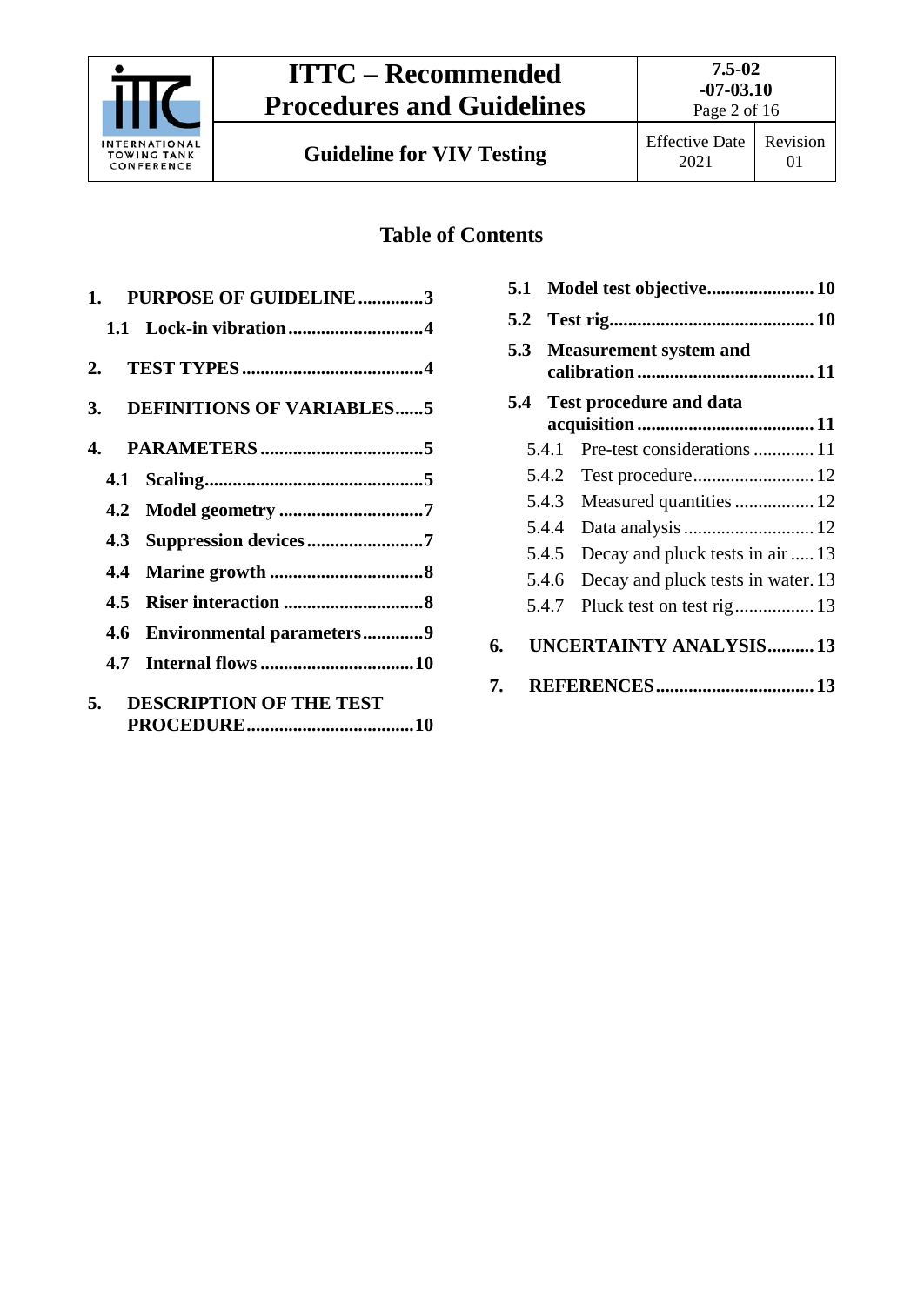

**7.5-02**

**Guideline for VIV Testing** Effective Date

2021

Revision 01

### **Guideline for VIV Testing**

#### <span id="page-2-0"></span>**1. PURPOSE OF GUIDELINE**

Bluff marine structural bodies such as the risers, free spanning pipelines, and offshore platforms with cylindrical members (e.g., spars, TLPs and semi-submersibles) can undergo vortex shedding in ocean currents. The vortex shedding process and vortices induce periodic forces on the body which can cause the body to vibrate in both in-line (IL) and cross-flow (CF) directions.

If the vortex-induced response mainly causes elastic deformation in marine structures, such as risers, cables and free spanning pipelines, this phenomenon is known as Vortex Induced Vibrations (VIV). If the vortex induced response mainly causes rigid body motions such as a cross-flow motion of a platform, this response often is denoted as Vortex Induced Motion (VIM).

The purpose of this guideline is to ensure that laboratory model tests of VIV responses of marine structures are adequately performed according to the best available techniques and to provide an indication of improvements that might be made. The guideline is also to ensure that any compromises inherent to VIV tests are identified and their effects on the measured results are understood.

VIV motions are typically at higher frequencies than VIM motions. The main consequences of VIV and VIM are to increase fatigue damage and drag loads. More description of VIV and VIM can be found in the work of Blevins, (1990), Sarpkaya (2004), Sumer and Fredsøe (2006), Wan and Duan (2017), Liu et al. (2020).

The amplitude of VIV depends on many factors, including the level of structural damping, the relative mass of the body to the displaced

water mass (the so-called "mass ratio"), the magnitude of the fluid forces, and the proximity of the vortex shedding frequency to the natural frequency of vibration of the body. A typical sequence of VIV study is illustrated in Figure 1.



Figure 1. a) Vortex shedding due to boundary layer separation, which results in oscillating drag and lift forces on the body. For the idealised mass-spring setup shown in b), these oscillating drag and lift forces lead to response modes shown in c). As the cross**-**flow response is typically larger than the in-

line response, most studies concentrate on the cross**-**flow response illustrated by the test setup shown in d). Willden (2003) and Jauvtis and Williamson (2004).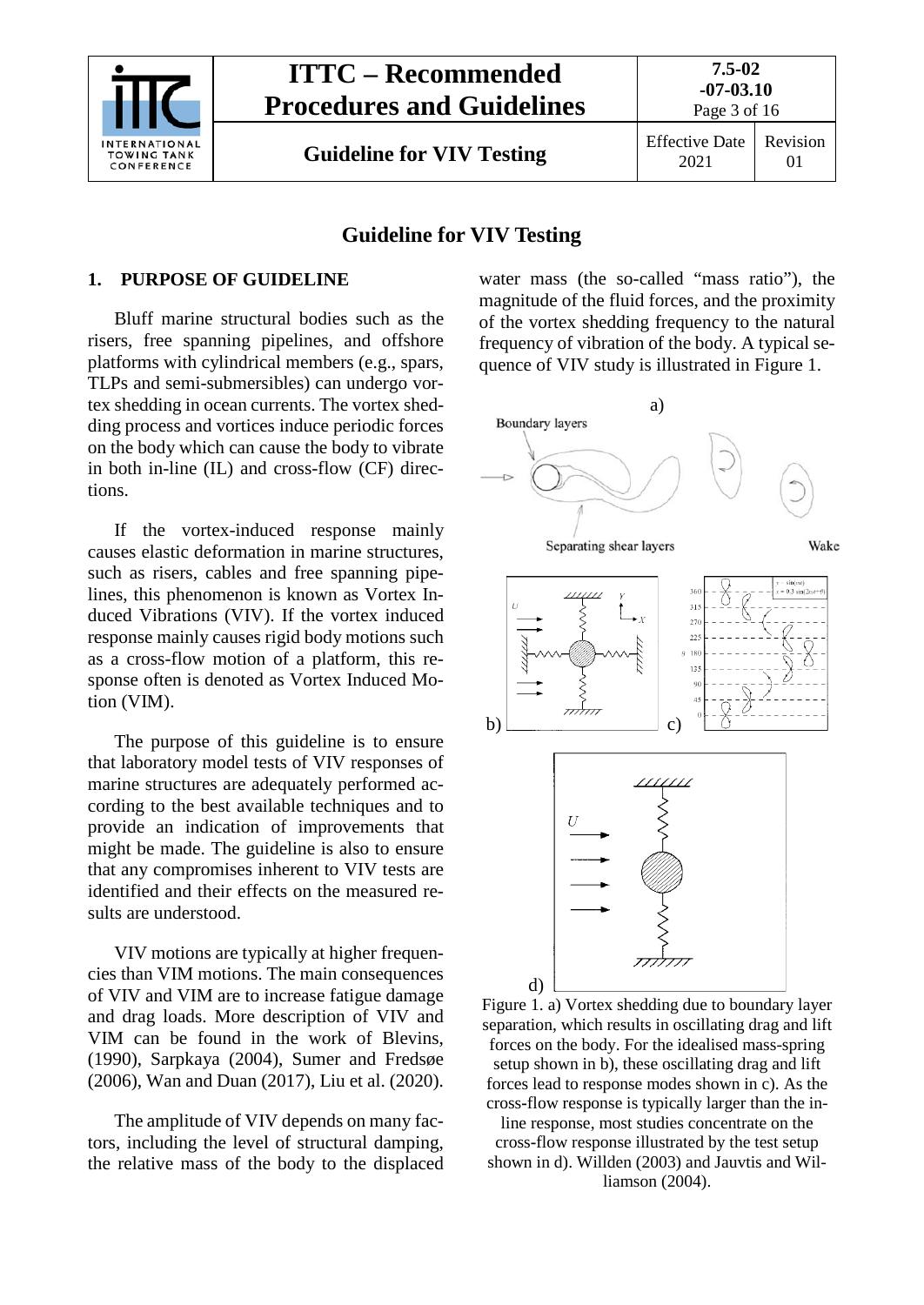

For a fixed, rigid circular cylinder in a uniform flow normal to its axis, the vortex-shedding frequency (or Strouhal frequency) acting in CF direction is given by  $f_{St} = S_t U / D$  (Hz), where *St* is the Strouhal number, *U* is the incident flow velocity, and *D* is the diameter of the cylinder. The Strouhal number is a function of the Reynolds number,  $Re = UD/v$ , where v is the kinematic viscosity. In the sub-critical range, the *St* value is around 0.2. In the critical range, it varies and can be in the range of 0.2 - 0.5. In the supercritical range, it is typically around 0.2 - 0.3.

#### <span id="page-3-0"></span>**1.1 Lock-in vibration**

If the natural frequency of the body in CF direction is close to the Strouhal frequency, *lockin* or *synchronisation* may happen. In this case vortices are shed at the actual frequency of oscillation rather than at the Strouhal frequency. In other words, it is the motion of the body that controls the frequency of vortex shedding. The frequency of oscillation may not be exactly equal to the expected resonant frequency of the cylinder in calm water. This is because the process of forming and shedding vortices alters the added mass of the cylinder. The change in added mass will be different from the still water value, causing the resonant frequency to shift. The change in added mass can be negative or positive, causing the natural frequency to increase or decrease. The damping will increase with the amplitude of oscillation increased and will cause the VIV amplitude to be moderate. Typical maximum CF amplitude is around one diameter of the cylinder. Marine structures, such as risers, normally have low mass ratios because of larger density of water, in comparison to structures in air which have high mass ratios.

A similar response can also be observed in the IL direction, as indicated in Figure 1b. In addition to the mean drag force the shedding process will generate dynamic forces which have frequency around twice of the Strouhal frequency. If the cylinder has a natural frequency in IL direction which is about two times the Strouhal frequency, the cylinder will experience IL motions. The amplitude of the IL motion is less than that of the CF motion with a typical value of about 0.1 - 0.2 of the diameter.

The lock-in phenomenon is illustrated in Figure 2 for a case with low mass ratio, with respect to the setup shown in Figure 1d). Note that the vortex shedding is dominated by the Strouhal frequency outside the reduced velocity band at which lock-in occurs.



Figure 2. Cross-flow VIV behaviour of an elastically supported circular cylinder with low structural damping and low mass ratio for the setup shown in Figure 1d, Govardhan and Williamson (2000). Figure a) shows the amplitude to diameter ratio vs. reduced velocity  $(Vr=U/(f_nD))$  where

fn=natural frequency in still water**;** Figure b) show**s** the oscillation and vortex shedding frequencies.

#### <span id="page-3-1"></span>**2. TEST TYPES**

The experimental tests on VIV can be categorized into two different types: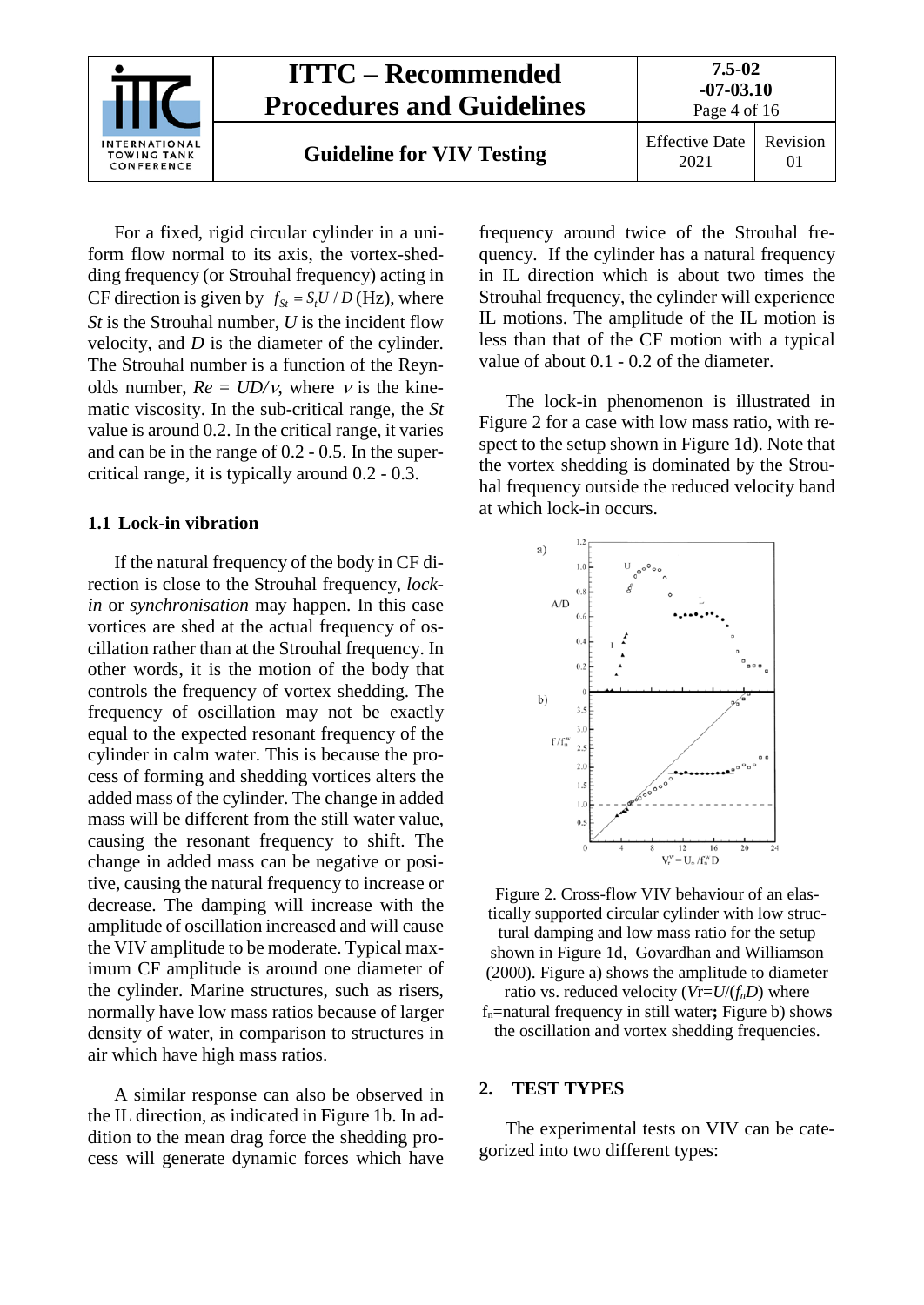

**Guideline for VIV Testing** Effective Date

2021

Revision 01

- 2D tests of rigid cylinders with various geometric shapes (e.g., bare cylinders and cylinders with strakes or fairings) that are elastically mounted or forced to oscillate. The cylinder can either be towed in a towing tank (normally in calm water) or tested in a tank with current. This type of tests can be used to study VIV characteristics of one short section of an elastic structure such as a riser.
- 3D tests of long flexible pipes with varying geometries and boundary conditions. The test arrangements have made it possible to create various flow conditions and current profiles. This type of test is typically used to study VIV of risers, umbilicals, free span pipelines and cables. It can also include realistic boundary conditions, for example, the seabed for a steel catenary riser (SCR). Tests in laboratory will typically be in small scale. Field experiments can be in larger scale.

Some aspects of preparing the models for VIV tests can be found in the ITTC Recommended Procedure for Floating Offshore Platform Experiments (7.5-02-07-03.1).

In addition, tests can be carried out in wind tunnel to determine the coefficients for mean forces/moments. In these cases, the data for fullscale Reynolds numbers can be obtained.

#### <span id="page-4-0"></span>**3. DEFINITIONS OF VARIABLES**

Typical variables used in VIV tests are defined below:

- <span id="page-4-1"></span>*A* Displacement amplitude
- *B* Damping or width of the test tank
- 
- $C_D$  Drag coefficient<br>  $C_e$  Exciting force co  $C_e$  Exciting force coefficient<br>  $C_l$  Lift coefficient
- 
- $C_L$  Lift coefficient<br>  $C_m$  Added mass co  $C_m$  Added mass coefficient<br>  $CF$  Cross-flow
- Cross-flow
- *D* Characteristic CF dimension such as cylinder diameter
- - *f* Frequency (Hz)
- *E* Bulk modulus elasticity<br> *f* Frequency (Hz)<br> *F*<sub>D</sub> Mean drag force<br> *F*<sub>L</sub> Mean lift force Non-dimensional frequency,  $f_{osc}D/U$ 
	- Mean drag force

Mean lift force

- 
- 
- *Fr* Froude number,  $F_r = \frac{v}{\sqrt{g}}$  $f_{\text{St}}$  Strouhal frequency  $S_t U/D$ <br> $f_{\text{n}}$  Natural frequency in still v **Natural frequency in still water** *f*osc Oscillating frequency *g* Gravitational acceleration *IL* In-Line *k* Characteristic cross-sectional dimension of the roughness on the body surface *KC* Keulegan-Carpenter number of oscillatory flow,  $U_m/fD$ *k/D* Roughness number *L* Cylinder length, characteristic length *M* Mass  $Re$  Reynolds number,  $UD/v$ <br>*St* Strouhal number *St* Strouhal number *T* Period *U* Flow speed *U*<sup>m</sup> Amplitude of sinusoidal flow speed  $U_r$  Reduced velocity,  $U/f_nD$ <br> $\lambda$  Length scaling factor Length scaling factor
- *ρ* Water density
- $\nu$  Kinematic viscosity coefficient<br>  $\varsigma$  Non-dimensional damping to
- Non-dimensional damping term,  $B/$  $(4\pi M f_n)$

#### <span id="page-4-2"></span>**4. PARAMETERS**

#### **4.1 Scaling**

The following dimensionless parameters should be considered when choosing the scaling law in a VIV experiment to ensure geometrical, kinematic, and dynamic similarities.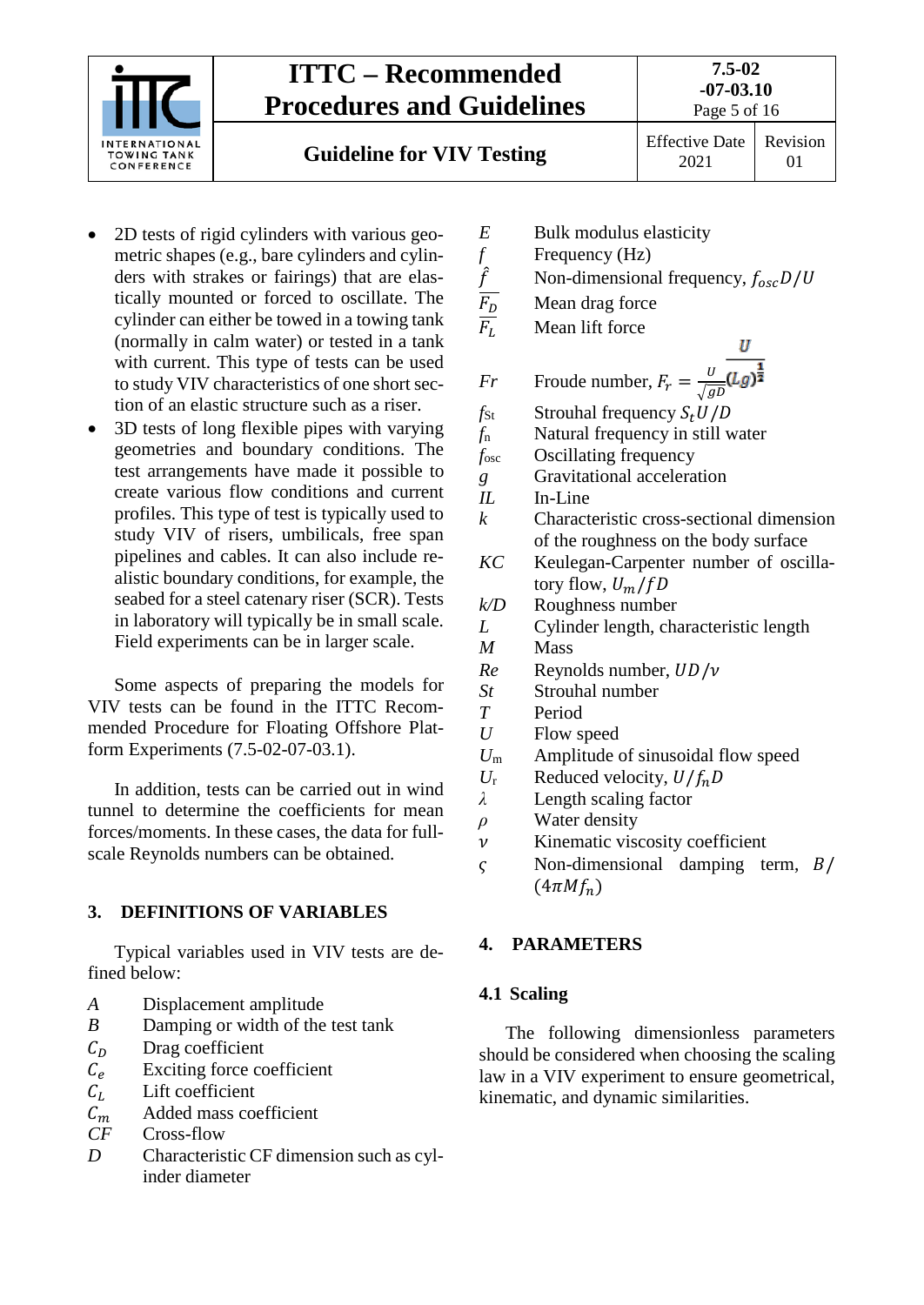

- Geometry. The model- and full- scale structures must have the same shape. For example, the ratio *D/L*=constant should be maintained for a circular cylinder. This applies also to the elastic deformation of the structure.
- Structure stiffness. The model- and fullscale structures must have the same structure stiffness in accordance with the Cauchy's si- $\sqrt{\frac{2}{}}$  $\sqrt{\frac{2}{}}$

militude law, i.e., 
$$
\left(\frac{\rho \sigma}{E}\right)_p = \left(\frac{\rho \sigma}{E}\right)_m
$$
  
 $\sigma$ 

- Reduced velocity,  $U_r = \frac{U}{f_n D} \frac{F_n}{f_n D}$ .
- Non-dimensional response amplitude,  $\frac{A}{D}$ . For example, the non-dimensional cross-flow response is denoted as  $\frac{A_{CF}}{D}$ .
- Mass ratio,  $m'$ . For a circular cylinder,  $m' =$

$$
\frac{M}{\rho \frac{\pi}{4} D^2 L} \cdot \overline{\mathbf{4}}^{D-1}
$$

• Damping factor,  $\zeta$ . For a single degree of freedom system with linear material damp-

ing, it is defined as 
$$
\zeta = \frac{B}{4\pi M f_n} \zeta = \frac{C}{4\pi M f_n}
$$
.

- Reynolds number,  $Re = \frac{U D}{V}$ .
- Froude number,  $F_r = \frac{v}{\sqrt{gD}}$   $(Lg)\overline{a}$ .

Note that the reduced velocity and the nondimensional response amplitude are related to the kinematic similarity. The mass ratio, the damping factor, the Reynolds number, and the Froude number are related to the dynamic similarity.

The type of force to be considered depends on the importance of the actual force contribution. For 2D and 3D free-vibration tests, the model mass ratio should be kept the same as the full-scale one. In most cases, this requirement excludes free-vibration tests in wind tunnel for marine structures since the fluid densities for such structures are typically 1000 larger than the air density. For 2D and 3D free-vibration tests, the damping factor is also required to be the same in model and full scales.

The Reynolds number defines the ratio of the inertial force to the viscous force in the boundary layer of a bluff body. Since VIV depends on the boundary layer thickness, the response will be Reynolds number dependent. For a deeply submerged body not influenced by surface waves, the VIV model test should ideally be scaled according to the Reynolds number. In practice, it is difficult to scale the kinematic viscosity coefficient, ν, in a model test. To keep the Reynolds number constant and to scale down the geometrical dimension (e.g., *D* and *L*), the speed, *U*, must be increased. When using Reynolds number scaling, it normally leads to large model structures and high flow speed which can be challenging with respect to the dimensional forces on the model and the test rig, the size of test facility and the cost.

For 3D tests, when the tension in the structure contributes significantly to the structure stiffness (geometrical stiffness) and when the tension varies along the structure due to gravity forces, Froude scaling is recommended. In general, Froude's scaling law can be used for determining the dimension of the model for most types of model tests, except tests in prototype scale.

If the Froude scaling law is found not necessary, one is free to deviate from it. For example, one could choose another scaling law for 2D tests of a submerged riser section or 3D tests of a submerged pipe where the tension is constant. The tension of a pipe will be constant for a horizontal pipe with uniform distributed weight or for a pipe which has a neutral weight in water.

One possibility is to scale the model test velocity, *Um*, to the prototype velocity in a power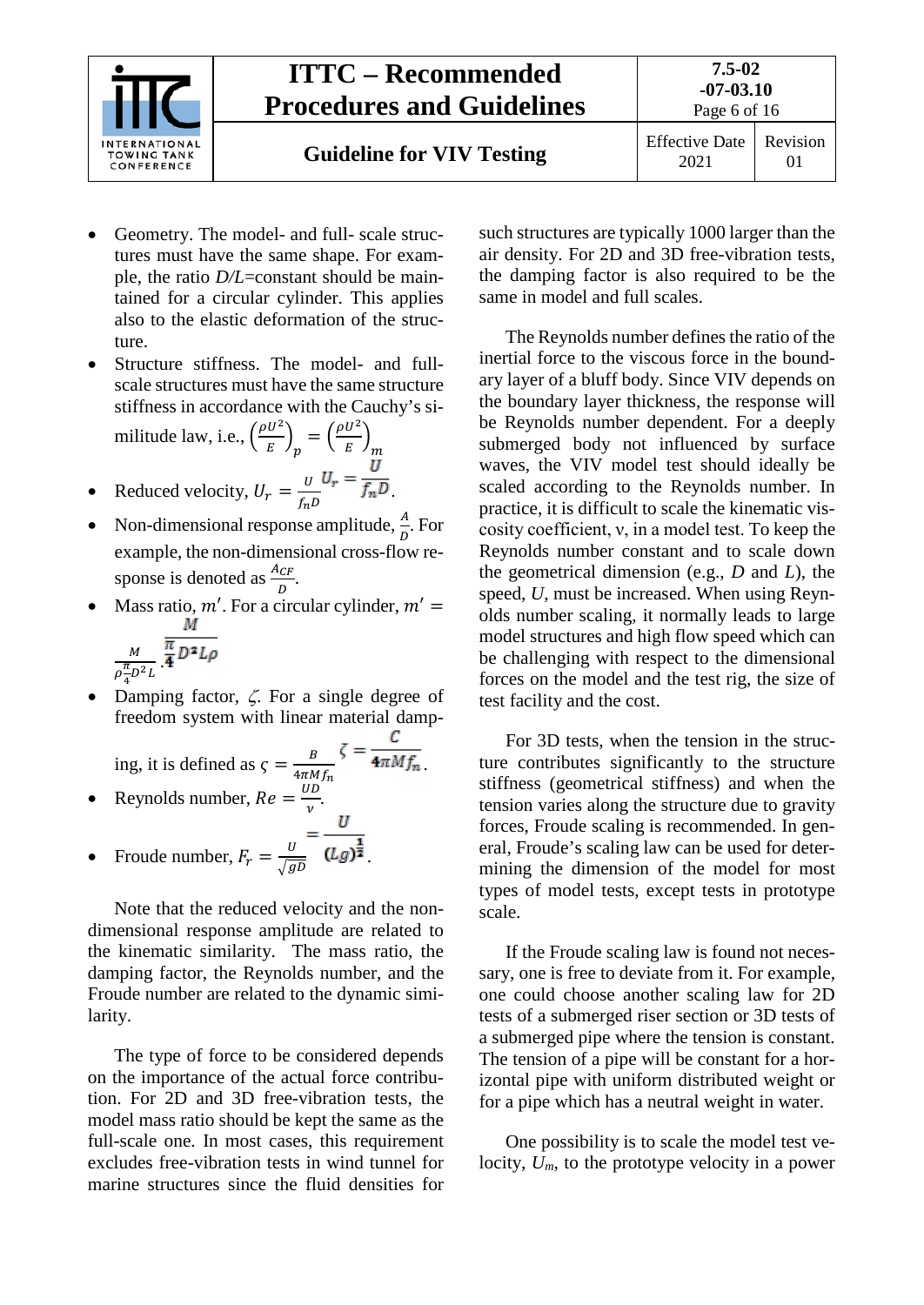

Page 7 of 16

01

**Guideline for VIV Testing** Effective Date

of *n*, i.e.,  $U_m = U_p(\lambda)^n$ , where  $\lambda$  is the scaling factor and  $U_p$  is the prototype velocity. Other physical parameters must then be derived using the length scale factor and the power factor *n*. For example, the period in the model becomes:

$$
T_m = T_p \lambda^{-1-n} \tag{1}
$$

When applying a selected scaling law, such as Froude's similitude law, all relevant parameters of the tests must be scaled accordingly, such as the geometry of the full-scale design, the water flow, mass, and stiffness. For an elastic cylinder model, this implies that the axial-crosssection, torsion and bending stiffness must be correctly scaled. A cylinder with non-homogeneous cross sections can be made to meet this requirement, where a core part has the correctly scaled stiffness properties, and an outer layer has the correctly scaled outer dimensions without contribution to the stiffness. In some flexible riser systems, the frequencies of the VIV excitation force will be lower than the axial natural frequencies. The axial dynamics can then be neglected. A model with a higher axial stiffness than the scaled stiffness according to Froude's scaling law can be acceptable. The same principle can be applied to the torsion stiffness if the torsion dynamics is found negligible.

#### <span id="page-6-0"></span>**4.2 Model geometry**

A geometrically similar model of a full-scale design is constructed at a scale so that the tests can be performed according to the selected scaling law. The geometry model can be simplified, if there is minimal impact on the physical phenomenon to be measured, particularly the boundary layer of the flow.

Appendages such as strakes and fairings need to be included.

The diameter of the riser in 2D VIV tests is normally larger than that in 3D tests. Therefore,

more details can be included in the 2D tests. The *L*/*D* ratio depends on the structure studied and the dimension of the test facility. For a freespanning pipeline, it can be 50 to 200 and for a deep-water riser it can be greater than 1000.

Aspects of the preparing the model and the mooring system can be found in the ITTC Recommended Procedure for Floating Offshore Platform Experiments (7.5-02-07-03.1).

The surface roughness becomes important when the flow is in the critical Reynolds range. The critical Reynolds number range is influenced by the turbulence in water and the surface roughness. For a smooth cylinder, the typical critical Reynolds number range is approximately  $2 \times 10^5$  to  $10^6$ .

In 2D tests, it is assumed that the flow conditions are constant over the length of the cylinder. End plates are used to ensure that there are no 3D effects on the two ends of the cylinder.

#### <span id="page-6-1"></span>**4.3 Suppression devices**

The most popular suppression devices used by the industry are strakes and freely-rotating fairings. Figure 3 shows examples of models of strakes and fairings.

Strakes consist of helical elements that are wrapped around a cylinder. Most of the shedding will be at the edge of the helical elements. Consequently, the strake elements will take control over the shedding process and organize the vortex process in such a way that most of the vortex-induced forces will be suppressed and the VIV will be reduced. A disadvantage in using strakes is that the drag loads can be as large as the drag forces for a cylinder without strakes.

Fairings can be effective in suppressing VIV and in reducing drag for cylinders. For some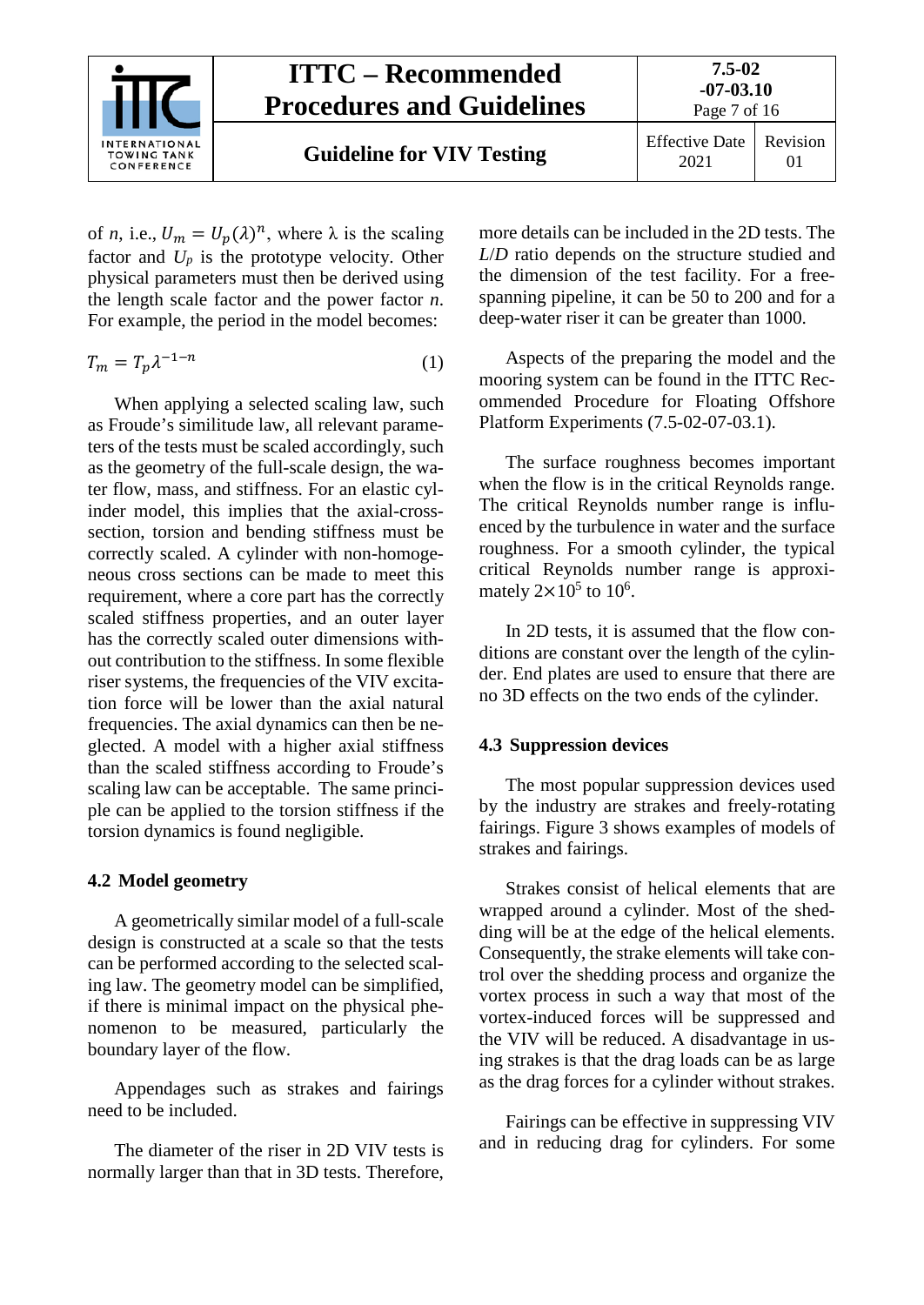

fairing shapes, large lateral oscillations (galloping/fluttering) can be developed once the flow exceeds a certain critical speed. It has been shown that the onset of galloping is dependent on the rotational friction between the cylinder and the fairing. Care should therefore be taken to the friction in model tests involving fairings.

Friction coefficients can be calculated by the Coulomb damping model, which has proven to be a suitable model for fairing-riser friction (Lie et al., 2014). In this model, a decay test was performed to determine the friction coefficient, in which the fairing model was freely rotating in air around the riser model.





Figure 3. Examples of suppression device models. Upper: strakes (Trim et al., 2005), Lower: fairings (Braaten et al., 2008).

#### <span id="page-7-0"></span>**4.4 Marine growth**

Marine growth increases the mass and the diameter of the pipe and increases the surface roughness. So, it should be considered in VIV studies. Since the use of organic materials is often not allowed in a laboratory, artificial marine growth must be modelled and manufactured, including both hard and soft marine growths. Soft marine growth can be modelled by using different types of fabrics/carpets. To simulate the hard-marine growth in laboratory, sandpaper, coarse sand, and gravel of different sizes can be used.

#### <span id="page-7-1"></span>**4.5 Riser interaction**

In deep water, the interaction between risers in an array is an issue of considerable concern.

The interaction of a riser array in current is a very complicated hydroelasticity problem. Due to the wake of an upstream riser, the mean flow velocity at a downstream riser will be less than the free stream velocity. Consequently, the mean drag will also be less for downstream risers compared to upstream risers. In addition, riser clashing may occur. Furthermore, the dynamic responses can be characterized by motions in different time scales. Long-periodic translations occur at the first mode and high-frequency VIV motions occur at much higher modes. The former response is denoted as wake induced oscillations (WIO).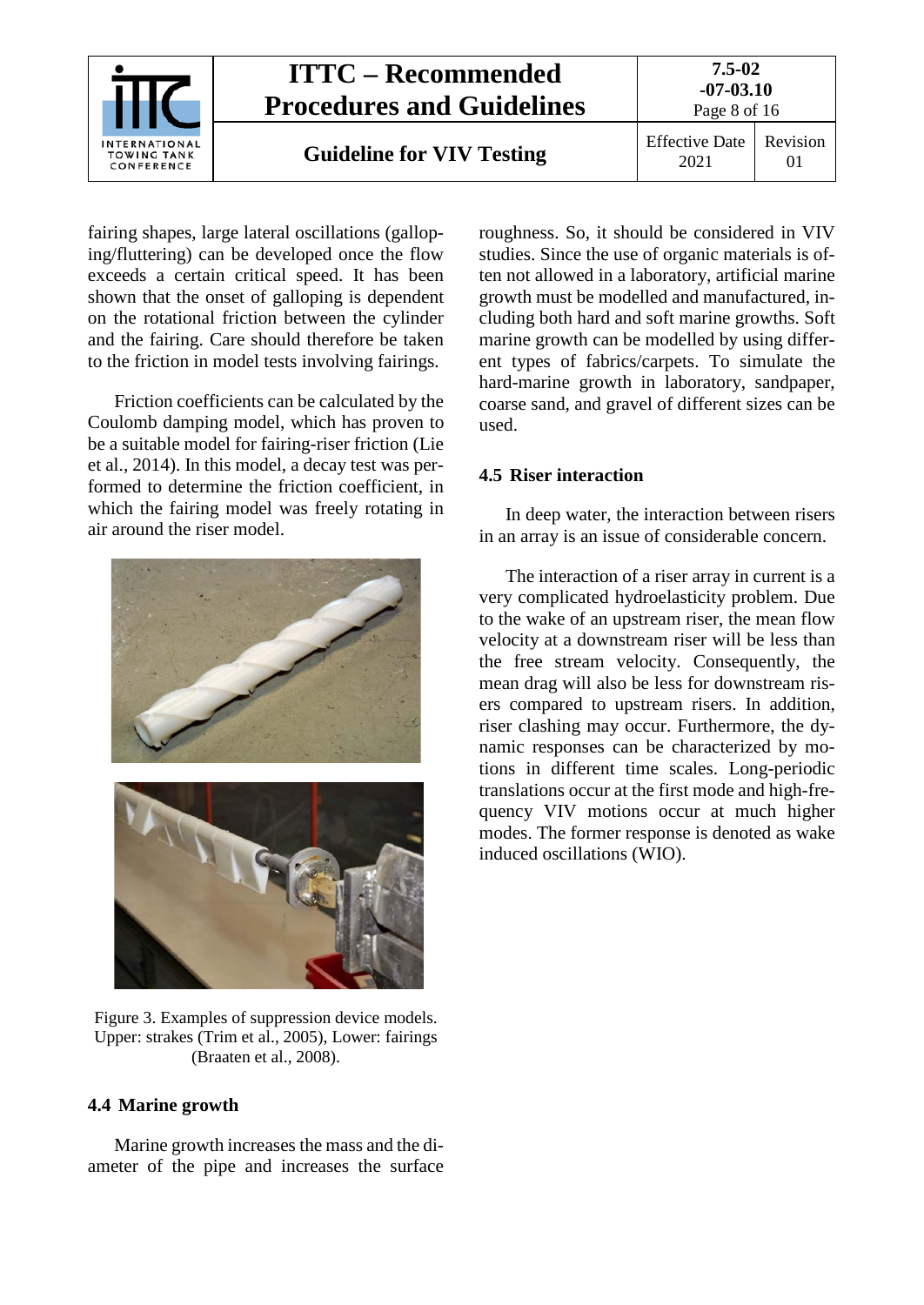

**Guideline for VIV Testing** Effective Date

Page 9 of 16 2021 Revision 01



Figure 4. Example of a set-up for a riser interaction model test of two top-tensioned risers.

Corresponding studies of interaction between two cylinders can be referred to Sanaati and Kato (2014), Han et al (2018), Xu et al (2018a, 2018b, 2020a, 2020b), Huera-Huarte et al (2011, 2016), Wu et al (2020). Recently, researches concentrate more attentions on VIV and WIO of multi-risers, such as Wang et al (2019), Xu et al (2018c), Oviedo-Tolentino et al (2013). They found that interactions among multi-risers were more complicated than that of two risers, and it was unsuitable to predict VIV responses of multi-risers from vibration features of two risers.

Hydrodynamic interactions and clashing of two or more long risers can be studied by use of model tests. A typical set-up in a towing tank is shown in Figure 4 (Baarholm et al., 2007). Similar set-ups can also be done in a tank with current.

Aspects of the model set-up can be found in the ITTC Recommended Procedure for Floating

Offshore Platform Experiments (7.5-02-07- 03.1).

#### <span id="page-8-0"></span>**4.6 Environmental parameters**

Current is typically the only environmental parameter in VIV tests. However, in the case of risers, the effect of wind and waves on platform's motion to which they are attached can significantly affect the VIV on them.

Ocean current velocity varies in both space and time. This gives a time varying profile. The current is typically described as a mean (constant) speed with time-varying velocity (turbulence).

For offshore structural design at a given location, the design current profiles are often obtained based upon field measurements of the current velocities at several current meter locations along a vertical line. The direction and time-varying velocities are normally neglected.

In VIV tests, the current can either be simulated by re-circulating water around the model or by towing the model using a carriage. In the former case, the current must be calibrated prior to the test. The current profile must be calibrated at the projected location of the test model. Uniform- or sheared- flow profiles can be generated. The profile and the turbulence intensity level should be documented. When using a carriage to tow the model, the carriage speed must be calibrated prior to VIV tests.

When the sheared flow needs to be modelled, the top and the bottom of the riser model are connected to a pretension-impose-device and the centre shaft of a tower through universal joints, respectively, maintaining a constant pretension. The riser model is driven to rotate in the tank by the tower and the relative sheared flow is produced by controlling the rotation velocity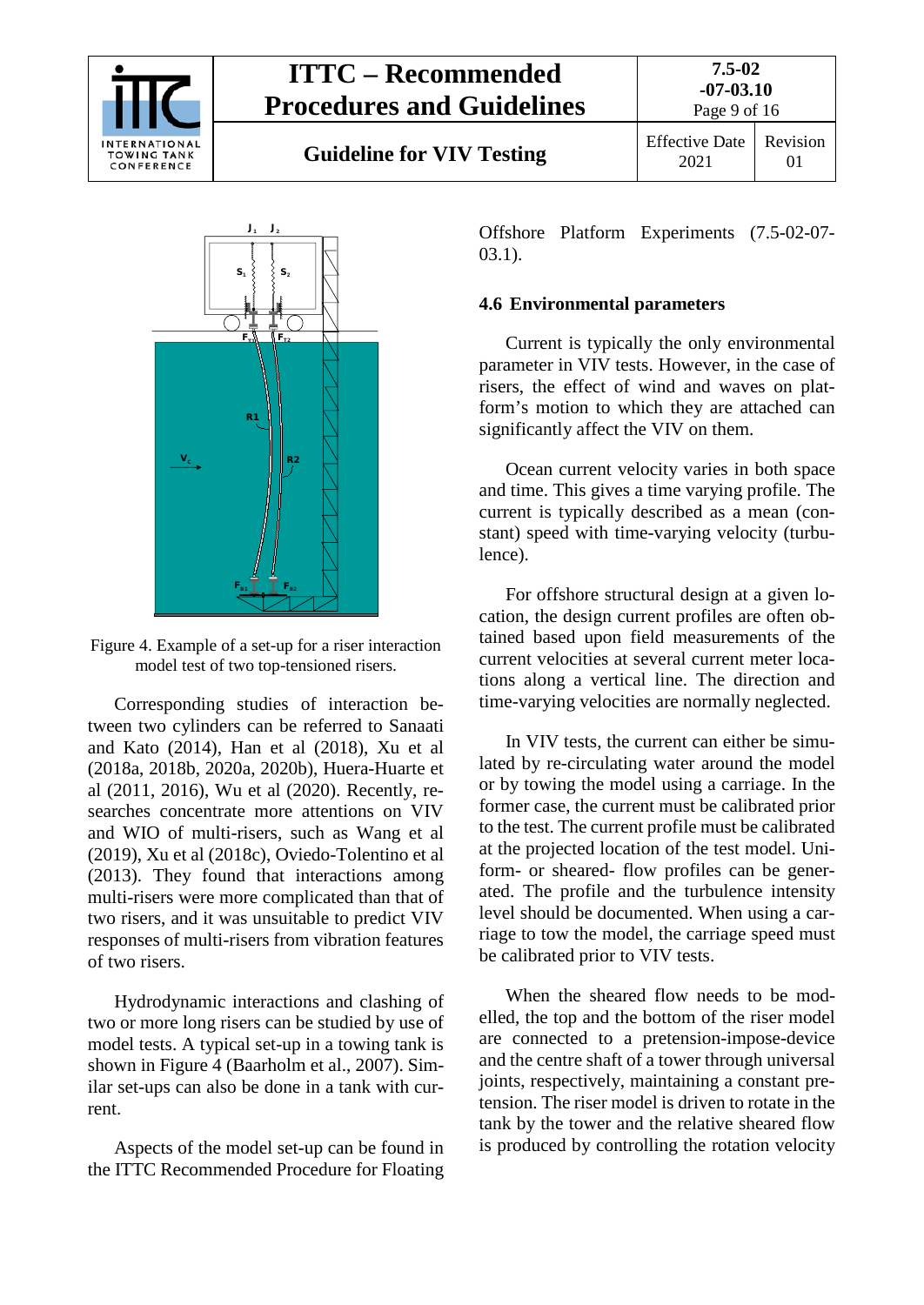

of the tower (Song et al., 2016). During the experiments, the flow velocity at the top of the riser model is the largest, and the velocity at the bottom is zero.



Figure 5. Example of an experimental setup for a flexible riser in a sheared flow.

When waves and vessel motions are present together with current, it is expected that waves and motions will generally reduce the VIV related responses compared to the pure current conditions.

Under the effects of wind, waves and currents, the floating platform will periodically oscillate in the water. Relative oscillations will be generated between the flexible riser and the water in the middle part of the riser. Intermittent VIV responses and periodic VIV developing processes will occur in the oscillatory flow (Fu et al., 2013 and Fu et al., 2018), which are quite different from VIV responses in steady flows such as uniform flow, sheared flow and stepped flow.

For steel catenary riser (SCR) systems, the vessel (heave) motion may lead to an oscillatory flow at the lower part of riser, which may cause VIV. This phenomenon is often referred to as heave-induced VIV or parametrically excited vibration. The heave motion with comparatively large amplitude and high heave frequency can lead to the fluctuation of the pretension that will cause VIV (Wang and Wan, 2019) and the tension may be transformed into pressure at a certain part of the riser to produce dangerous dynamic stresses (Kuiper et al., 2008).

For the horizontal motion of a floating platform, the top-end sway motion will cause intermittent VIV responses of flexible risers, which are more complicated than VIV responses in steady flows. Wang et al. (2016) found that platform-induced VIV presents strong time consistency in both vibration amplitude and frequency responses. Fu et al. (2017) also investigated VIV responses of a flexible riser under different combinations of top-end motions. VIV characteristics will become much more complicated due to the floating platform motions and the oncoming flow.

Forces on a cylinder in a basin of finite dimension are different from those in infinite fluid. This is denoted as the blockage effect, which is caused by the presence of walls and the free surface confinement. Zdravkovich (2003) states that no correction of force is needed when the blocking ratio  $D/B < 0.1$  if  $Re > 350$ . At lower Reynolds numbers, the blockage may be important even for lower *D*/*B* ratios.

#### <span id="page-9-0"></span>**4.7 Internal flows**

In addition to the external excitations, the effect of internal flow should be considered in VIV analysis due to the large aspect ratio and flexibility of flexible risers (Duanmu and Wan, 2018; Wu and Lou, 1991; Lee et al., 1995; Guo and Lou, 2008). The centrifugal and Coriolis forces are generated by the relative movement between the internal flow and the riser, which influence VIV responses of flexible risers. Due to the complicated components of the internal flow consisting of water, oil and gas, the flow velocity and volume ratio among different phases will cause the fluctuation in mass and pressure to increase the complexity of VIV responses (Montoya-Hernández et al., 2014)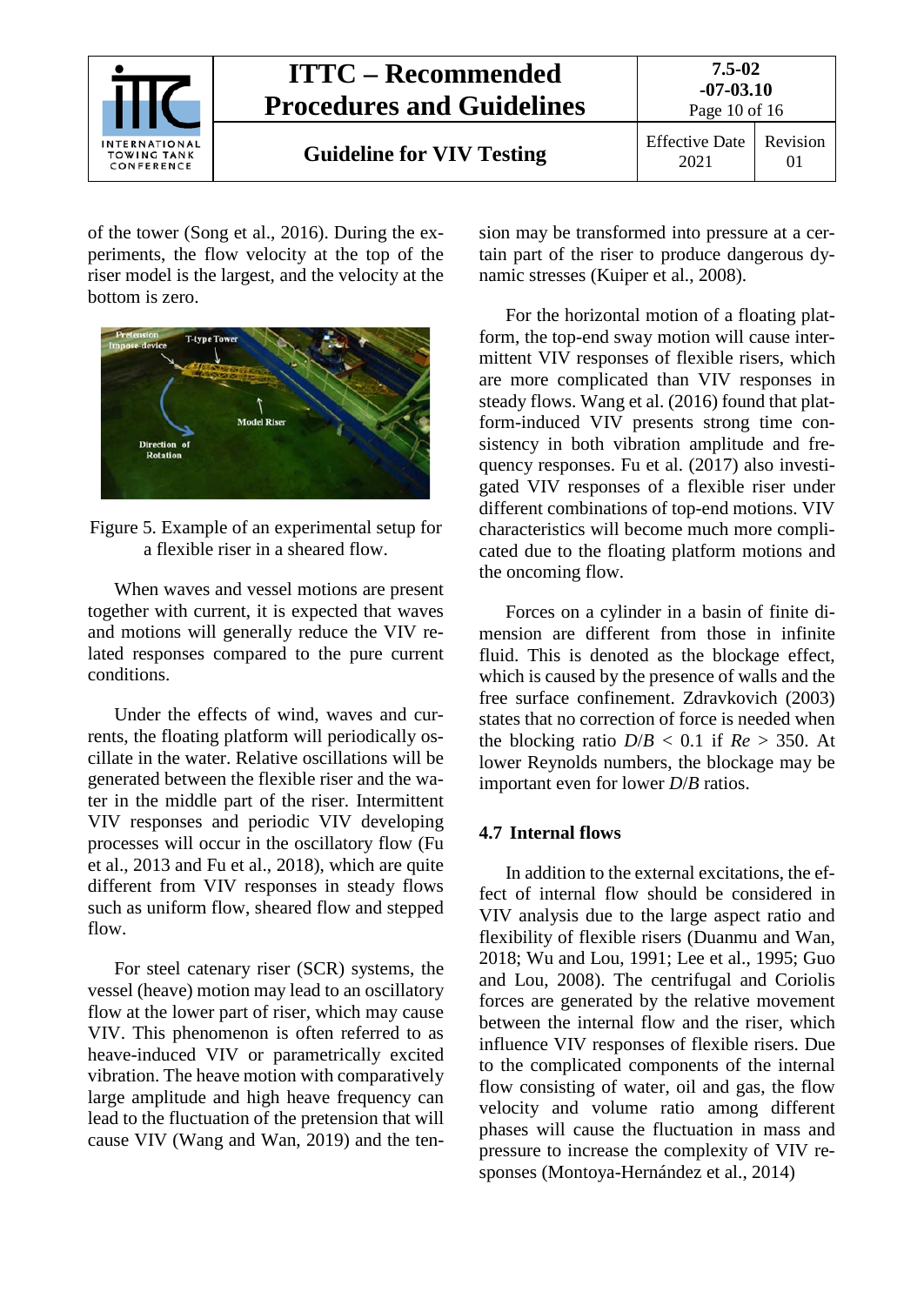

**7.5-02 -07-03.10** Page 11 of 16

**Guideline for VIV Testing** Effective Date

#### <span id="page-10-0"></span>**5. DESCRIPTION OF THE TEST PROCEDURE**

### <span id="page-10-1"></span>**5.1 Model test objective**

Before planning the tests, a statement of the test objectives and a test matrix are required. Judicious use of computations can help to reduce the extent of the test matrix.

### <span id="page-10-2"></span>**5.2 Test rig**

In general, the natural frequencies of the test rig should not approach to the VIV response frequencies. The natural frequencies of the test rig should be significantly greater (at least 5 times) than the highest VIV response frequency.

For elastically mounted rigid-cylinder tests, the test rig should be designed such that only the responses in the desired degree of freedom (DOF) are obtained. For example, if only the cross-flow response is wanted, the responses in the other 5 DOFs should be suppressed.

VIV is characterized by self-excited and self-limited loading processes. Any damping in the dynamic system will reduce the responses. For 2D or 3D free-vibration tests, it implies that the test rig should have low damping. The damping,  $\zeta$ , should preferably be less than 1% of the critical damping.

#### <span id="page-10-3"></span>**5.3 Measurement system and calibration**

A 2D model test usually requires a relative small amount of instrumentation for the following measurements:

Measurement of cylinder motions. This can be obtained by use of:

a) an optical tracking system; or

b) a system consisting of a linear spring and an axial force transducer that are coupled in

series. This system should be coupled between the cylinder and the test rig in the direction of the desired direction (e.g. CF direction) and should be calibrated for displacement measurements; or

c) other motion measurement systems.

- Accelerations of the cylinder motion. These signals can be double integrated to obtain the cylinder motions.
- Measurements of the forces acting on the cylinder. Force transducers, fixed to the cylinder ends, are typically used.
- Tensions in springs or mooring lines by means of force transducers.

Option 1 or 2 will be typically required. If the cylinder is under forced motion, Option 3 is also required. If the cylinder is free to move, Option 3 is then optional.

A 3D model test often requires much more comprehensive instrumentation. Bi-axial accelerometers and/or strain sensors are normally used to measure the flexible cylinder responses. Instrumentation cables should not be placed outside the model if they may affect the hydrodynamic loading. The strain measurements can be done using traditional electronic strain sensors or using optical fibre sensors such as Fibre Bragg Grating (FBG). The optical fibre sensors are attractive for model tests, especially when many sensors are required and there is limited space inside the cylinder model to host many electrical cables.

It is recommended to measure the noise (vibrations) of the test rig. This can be done by using three-component accelerometers.

All instrumentation should be in good order and calibrated. The locations and the orientations of all instrumentation should be documented. Further aspects can be found in ITTC Recommended Procedure for Floating Offshore Platform Experiments (7.5-02-07-03.1).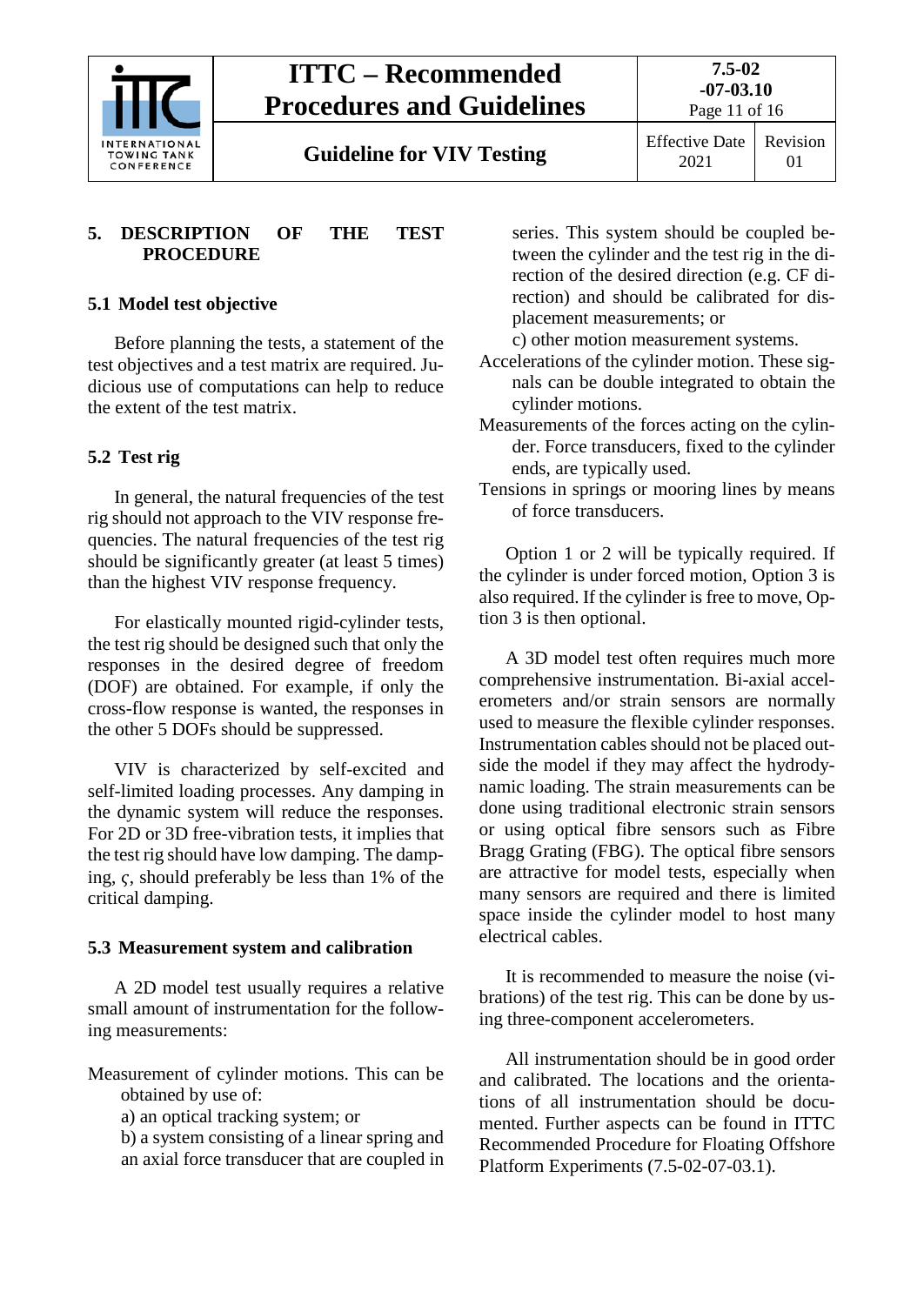

## <span id="page-11-1"></span><span id="page-11-0"></span>**5.4 Test procedure and data acquisition**

### 5.4.1 Pre-test considerations

After the model and instrumentation installation and prior to the experiment commencement, the performance and the sign convention of all transducers and gauges should be confirmed by applying a known load or displacement. The process should be recorded through the data acquisition and stored for quality assurance purposes. The measured results should be compared to the applied quantities. This will indicate whether the transducers/gauges are functioning according to the calibration and conforming to the defined sign conventions. Adjustments can be made to the non-conforming devices, prior to testing, or corrections can be applied during the data processing.

Prior to running a VIV test, a data acquisition should be done in calm water using all measuring channels. This will provide a record of "zero" levels for all transducers before conducting experiments. These records are useful in identifying electronic drift, later in the experiments. They also serve as an additional transducer check. Additional calm water runs can be acquired throughout the experiments.

## <span id="page-11-2"></span>5.4.2 Test procedure

When the test program commences, data acquisition for each run should start from calm water and end in calm water conditions, when this is easily achieved. This will serve as an additional check on the performance of instrumentation and on zero drift.

## <span id="page-11-3"></span>5.4.3 Measured quantities

Once the model is instrumented, calibrated, and in position, the test program can be carried out. The data should be collected digitally whenever possible. The sample rate should be high enough to capture the physical phenomenon being measured. The sample rate must be at least twice the highest frequency of interest. The simple rules below can be helpful when selecting sample rates.

A cross-flow peak response frequency can be approximated by the Strouhal frequency given as  $f_{St} = S_t U/D$ . The in-line peak frequency is often found to be about twice the CF peak response frequency. Higher-order responses may be observed in both *IL* and *CF* directions, such as  $3f<sub>St</sub>$ ,  $4f<sub>St</sub>$  and  $5f<sub>St</sub>$ .

For free oscillation 2D experiments, the tests are typically conducted in the range of reduced velocities where large responses are expected. A typical reduced velocity range for a cylinder with low structural damping and a low mass ratio is  $4 \sim 20$  (see Figure 2a). Note that the range depends on the mass ratio of the model and the structural damping. A cylinder with low mass ratio will be more affected by the added mass. Therefore, a low mass ratio cylinder will have large responses in a larger reduced velocity range than a cylinder with high mass ratio. Low structural damping will also lead to large responses in a larger reduced velocity range compared to a cylinder with greater structural damping.

In general, the data should be low-pass or band-pass hardware filtered. The cut-off frequencies should not eliminate the desired data. The sample rate should be consistent with the hardware filters to avoid step functions in the data.

Furthermore, the test runs must be long enough to collect a statistically valid sample. This length depends on the nature of the response. If the response appears to be stable and harmonic, oscillations in the order of 10-40 should be sufficient to determine a statistically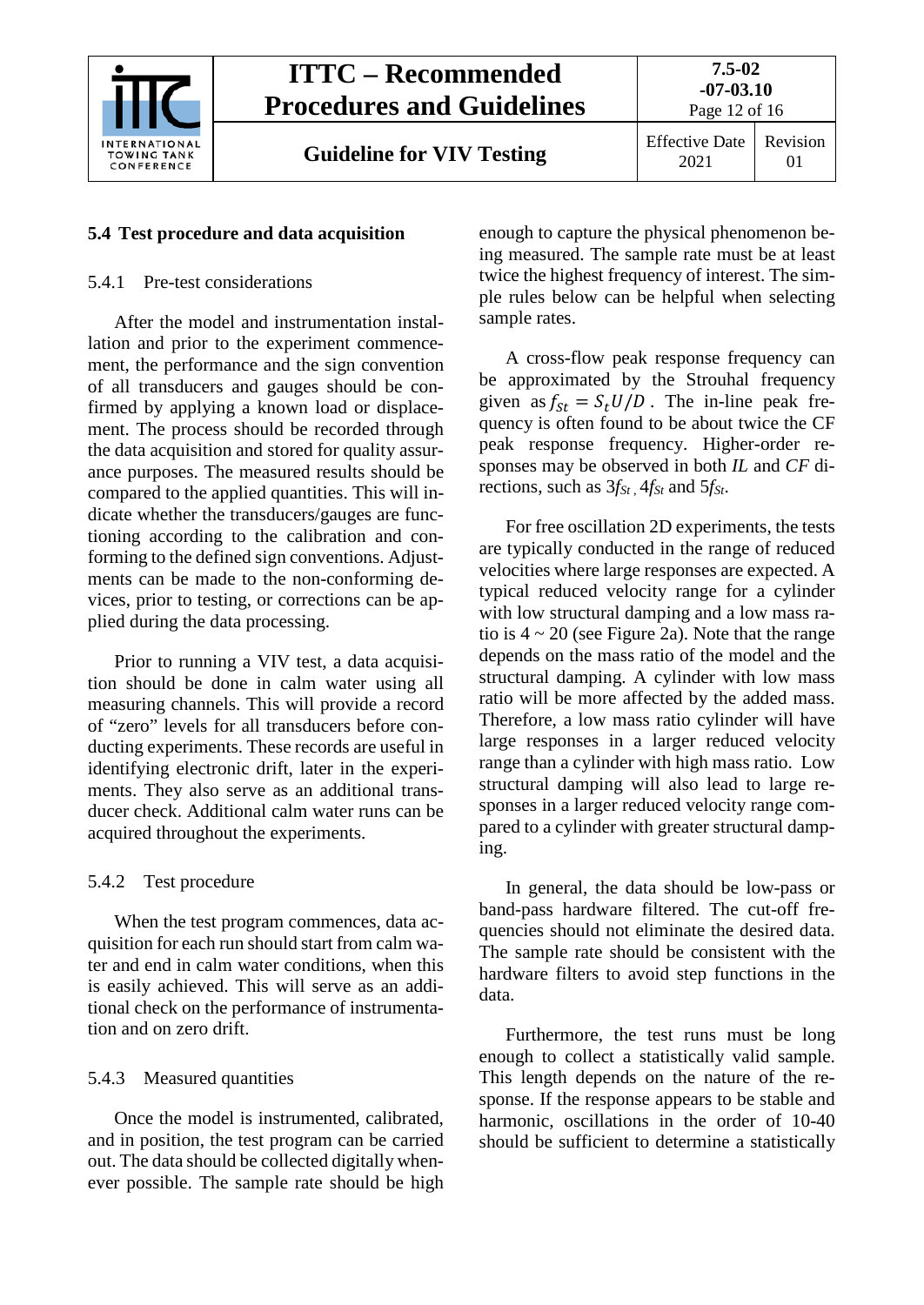

**Guideline for VIV Testing** Effective Date

2021 Revision 01

Page 13 of 16

valid sample. If the response appears to be irregular or unstable, more oscillations, maybe up to 100, are needed. If different sampling rates are used, care should be taken to ensure synchronization of the measured signals.

#### <span id="page-12-0"></span>5.4.4 Data analysis

For engineering applications, results can be presented in dimensional form. To check results and compare with databases, responses should be presented in a non-dimensional form. Linear motions may be divided by a characteristic length, such as the outer diameter, in the case of a cylinder.

Mean drag and lift coefficients  $C_D$  and  $C_L$ can be nondimensionalized by the characteristic length, *L*, and diameter, *D*, as follows:

$$
C_D = \frac{\bar{F}_D}{\frac{1}{2}\rho D U^2 L} \tag{2}
$$

$$
C_L = \frac{\bar{F}_L}{\frac{1}{2}\rho D U^2 L} \tag{3}
$$

For cylinders with strakes, *D* normally refers to the diameter without the strakes. For cylinders with fairings, *D* usually refers to the outer diameter of the fairing cross section. Note that  $\overline{F_L}$  is typically zero for circular cylinders.

Results should be presented in plots and in tabular form. Tabular data should include statistical results such as maximum, minimum, mean, standard deviation, and significant values for each channel and for each run**.**

Prior to the data analysis, the data should be selected for a time window where transient responses in the start and end of the time series are omitted. For a decay test, the end of the time window, can be defined as the instant in the time series when the response has been sufficiently damped out.

It can be difficult to determine the amplitude of a VIV response. In some situations, the response can be almost sinusoidal and in other cases it can appear more irregular. The most robust way of presenting the results is to compute the standard deviation of the response.

Some studies focus on the largest amplitudes. The average of the largest 10 percent of the amplitudes can be used.

More aspects on the procedures to obtain the response characteristics can be found in ITTC Procedure 7.5-02-07-03.2 "Analysis Procedure for Model Tests in Regular Wave".

If VIV displacements are computed by double integration of acceleration signals, the acceleration signals should normally be high-pass filtered with a cut-off frequency that should be a fraction of the Strouhal frequency, e.g. 1/2 *fSt* or  $1/3$ *f<sub>St</sub>*.

#### <span id="page-12-1"></span>5.4.5 Decay and pluck tests in air

For 2D or 3D free-vibration tests, the damping caused by the test rig and/or deformations in the test cylinder model (flexible) should be documented. This damping is often denoted as material damping. This could be done by a pluck test and/or by a decay test in air.

#### <span id="page-12-2"></span>5.4.6 Decay and pluck tests in water

If possible, decay tests and/or pluck tests should be done also in water for 2D free-vibration tests to document the damping of the test set-up. The test should be done without the test cylinder.

#### <span id="page-12-3"></span>5.4.7 Pluck test on test rig

The natural frequency of the test rig can be found by pluck tests on the test rig. The pluck test can be done with a hammer or a similar tool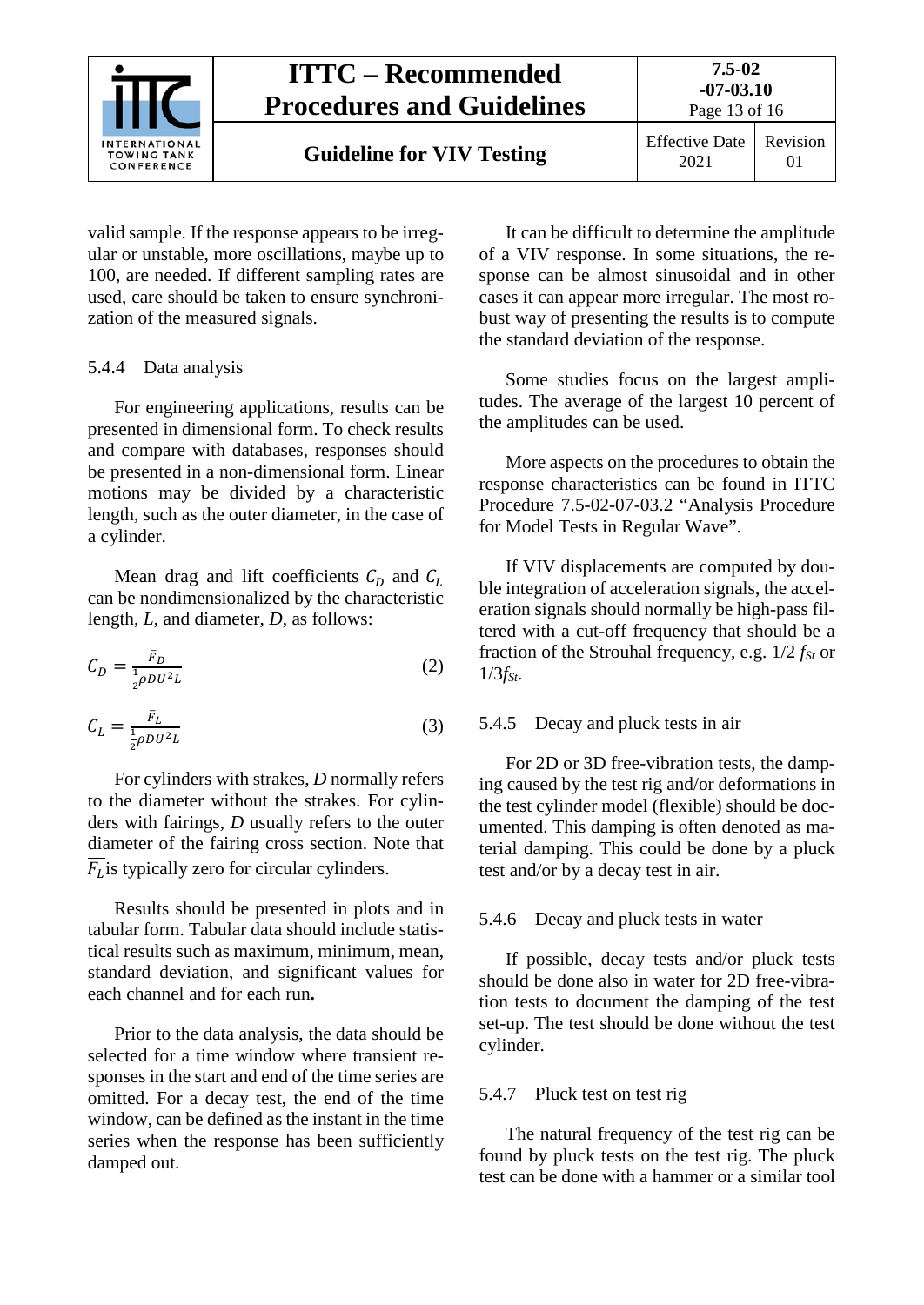

to excite the test rig in different directions. The response signals should be analysed with spectral analysis tools.

### <span id="page-13-0"></span>**6. UNCERTAINTY ANALYSIS**

Uncertainty analysis should be performed in accordance with 'Uncertainty Analysis in EFD, Uncertainty Assessment Methodology' as described in QM 4.9-03-01-01 and 'Uncertainty Analysis in EFD, Guidelines for Uncertainty Assessment' as described in QM 4.9-03-01-02. Additionally, an example on 'Uncertainty Analysis, Example for Resistance Test' is provided in QM 7.5-02-02-02.

#### <span id="page-13-1"></span>**7. REFERENCES**

- Baarholm, R., Kristiansen T., Lie, H., 2007, "Interaction and Clashing between Bare or Straked Risers, Analyses of Experimental Results", Proceedings of 26th International Conference on Offshore Mechanics and Arctic Engineering, San Diego, California.
- Blevins, R.D., 1990, Flow-Induced Vibration, Van Nostran Reinhold, New York.
- Braaten, H., Lie, H., Skaugset, K., 2008, "Higher order modal response of riser fairings", Proceedings of 27th International Conference on Offshore Mechanics and Arctic Engineering, Estoril, Portugal.
- Duanmu Y, Zou L, Wan, DC, 2018, "Numerical analysis of multi-modal vibrations of a vertical riser in step currents", Ocean Engineering, v. 152, pp. 428-442.
- Fu, S.X., Wang, J.G., Baarholm, R., et al., 2013. "VIV of Flexible Cylinder in Oscillatory Flow", International Conference on Offshore Mechanics and Arctic Engineering -

OMAE2013, Nantes, France, OMAE2013- 10348.

- Fu, B.W., Zou, L., Wan, D.C., 2017, "Numerical Study on the Effect of Current Profiles on Vortex-Induced Vibrations in a Top-Tension Riser", Journal of Marine Science and Application, 16: 473-479.
- Fu, B.W., Zou, L., Wan, D.C., 2018, "Numerical study of vortex-induced vibrations of a flexible cylinder in an oscillatory flow", Journal of Fluids and Structures, v. 77, pp. 170-181.
- Govardhan, R. and Williamson, C., 2000, "Modes of Vortex Formation and Frequency Response of a Freely Vibrating Cylinder", Journal of Fluid Mechanics, Vol. 420, pp. 85-130.
- Guo, H., Lou, M., 2008, "Effect of internal flow on vortex-induced vibration of risers", Journal of Fluids and Structures, Vol. 24, pp. 496–504.
- Han, Q., Ma, Y., Xu, W., Zhang S., 2018. "An experimental study on the hydrodynamic features of two side-by-side flexible cylinders undergoing flow-induced vibrations in a uniform flow", Marine Structures, Vol. 61, pp. 326-342.
- Huera-Huarte, F.J., Gharib, M., 2011. "Flow-induced vibrations of a side-by-side arrangement of two flexible circular cylinders", Journal of Fluids and Structures, Vol. 27, pp. 354-366.
- Huera-Huarte, F.J., Bangash, Z.A., González, L.M, 2016. "Multi-mode vortex and wakeinduced vibrations of a flexible cylinder in tandem arrangement". Journal of Fluids and Structures, Vol. 66, pp. 571-588.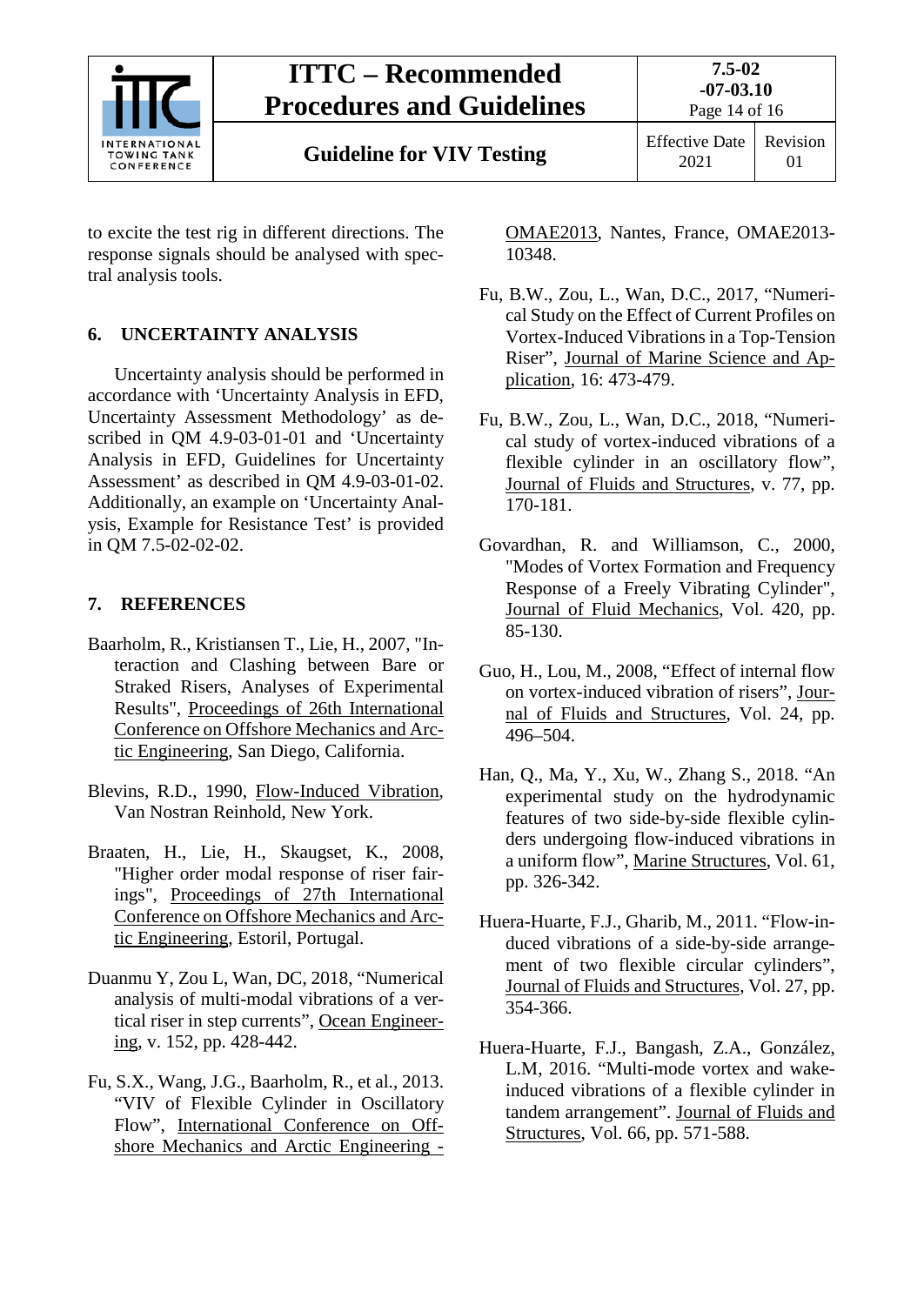

**Guideline for VIV Testing** Effective Date

- Jauvtis, N., and Williamson, C., 2004, "The Effect of 2 Degrees of Freedom on VIV at Low Mass and Damping", Journal of Fluid Mechanics, Vol. 509, pp. 23-62.
- Kuiper, G.L., Brugmans, J., Metrikine, A.V., 2008, "Destabilization of deep-water risers by a heaving platform" Journal of Sound & Vibration, 310, 541–557.
- Lee, U., Park, C., Hong, S.C., 1995, "The dynamics of a piping system with internal unsteady flow", Journal of Sound & Vibration, 180 (2): 297–311.
- Lie, H., Yin, D., Liapis, S., 2014, "On the Torsional Friction of Freely Rotating Short Fairing", Proceedings of 33rd International Conference on Ocean, Offshore Mechanics and Arctic Engineering, OMAE2014-24591, June 8-13, 2014 San Francisco, USA.
- Liu, G.J., Li, H.Y., Qiu, Z.Z., Leng, D.X., Li, Z.X., Li, W.H., 2020. "A mini review of recent progress on vortex-induced vibrations of marine risers", Ocean Engineering, Vol. 195, 106704.
- Montoya-Hernández, D.J., Vázquez-Hernández, A.O., Cuamatzi, R., Hernandez, M.A., 2014, "Natural frequency analysis of a marine riser considering multiphase internal flow behavior", Ocean Engineering, Vol. 92, pp. 103–113.
- Oviedo-Tolentino, F., Romero-Méndez, R., Hernández-Guerrero, A., Pérez-Gutiérreza, F.G., 2013. "Vortex-induced vibration of a collinear array of bottom fixed flexible cylinders". Journal of Fluids and Structures, Vol. 39, pp. 1-14.
- Sanaati, B., Kato, N., 2014. "A study on the proximity interference and synchronization

between two side-by-side flexible cylinders", Ocean Engineering, 2014, Vol. 85, pp. 65-79.

- Sarpkaya, T., 2004, "A Critical Review of the Intrinsic Nature of Vortex-Induced Vibrations", Journal of Fluid and Structures, Vol. 19, No. 4, pp. 389-447.
- Song L., Fu S., Dai S., Zhang M., and Chen Y., 2016, "Distribution of drag force coefficient along a flexible riser undergoing VIV in sheared flow", Ocean Engineering, Vol. 126, pp. 1-11.
- Sumer, B.M., Fredsøe, J., 2006, Hydrodynamics around Cylindrical Structures, World Scientific, Singapore.
- Trim, A.D., Braaten, H., Lie, H., Tognarelli, M. A., 2005, "Experimental Investigation of Vortex-Induced Vibration of Long Marine Risers", Journal of Fluids and Structures, Vol. 21, pp. 335-361.
- Wan, D.C., and Duan, M.Y., 2017, "A Recent Review of Numerical Studies on Vortex Induced Vibrations of Long Slender Flexible Risers in Deep Sea", Chinese Quarterly of Mechanics, Vol. 28, No. 2, pp. 179-196.
- Wang, E., Xu, W., Yu, Y., Zhou, L., Incecik, A., 2019. "Flow-induced vibrations of three and four long flexible cylinders in tandem arrangement: An experimental study", Ocean Engineering, Vol. 178, pp. 170-184.
- Wang, J., Xiang, S., Fu, S., Cao, P., Yang, J., He, J., 2016, "Experimental investigation on the dynamic responses of a free-hanging water intake riser under vessel motion", Marine Structures, vol. 50, pp. 1–19.
- Wang, Z., Wan, D.C., 2019. "Numerical simulations of vortex-induced vibrations of flexible cylinder with varying tensions based on